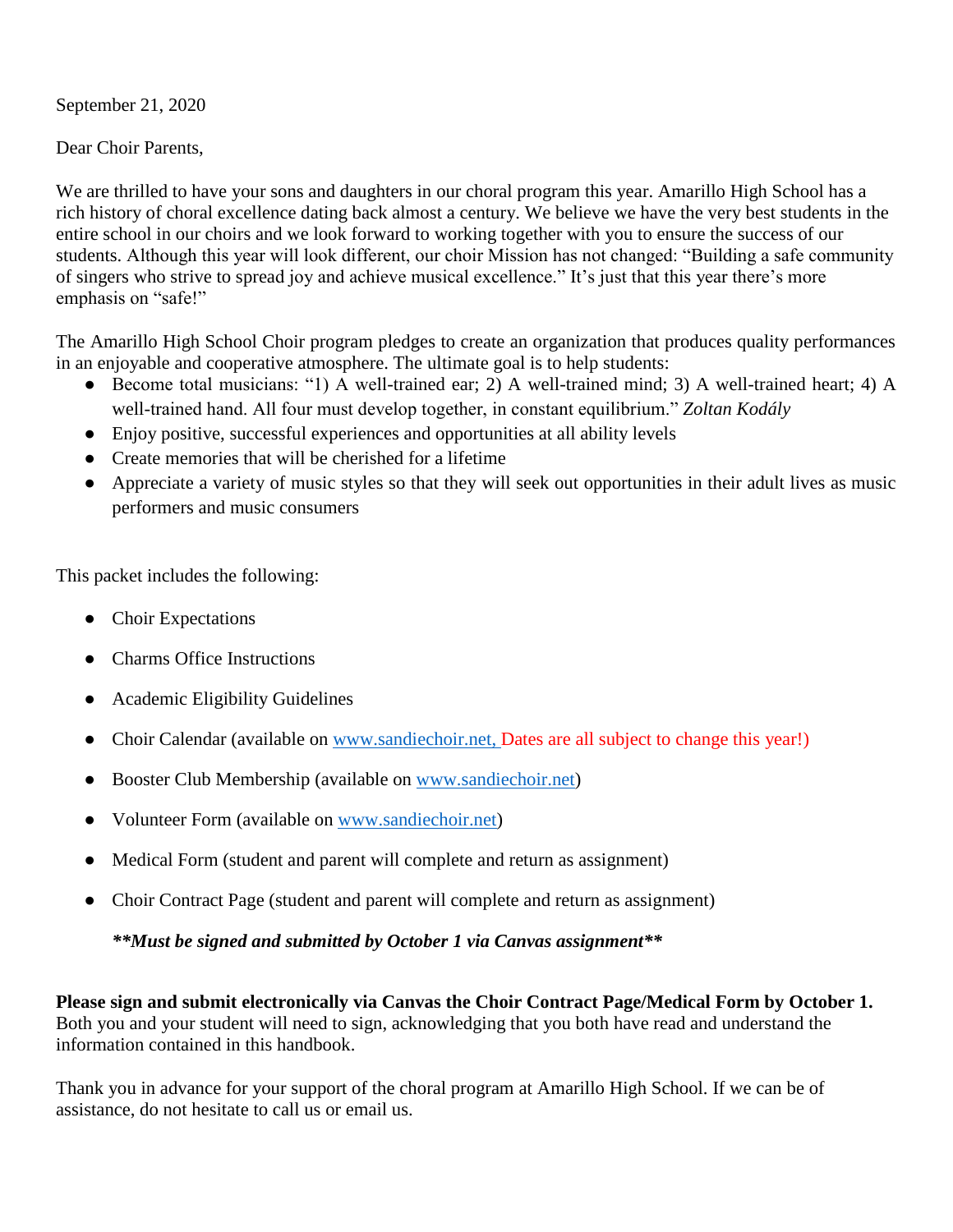## **Choir Expectations 2020-2021**

## Daily Procedures

-Use the restroom, get a drink, etc. before you come into the choir room.

-Put your things on the floor under your chair. Phones should be in backpacks, not pockets, and in airplane mode. -**Bag, Phone, Binder, Chair**: Follow this procedure every day!

-Absolutely no gum and no food in choir. Only water in closed containers in the choir room and auditorium.

## Folders

-You will be assigned a folder with pencil, highlighter, and dry erase marker.

-If you do not take your folder home, it goes into the assigned folder cabinet.

-Your folder is your textbook. Bring it to class **every day.**

### Grading Policy

-Students will be given grades for participation in all performances, extra rehearsals or meetings, and participation grades for daily class work.

-All performances and most rehearsals are mandatory. The group's success depends on each individual's contributions. Only emergency situations or extenuating circumstances will be excused, at the discretion of the director. **Because dates are on the calendar weeks in advance, work and transportation issues are not excuses.** An unexcused absence from a performance will result in a grade penalty and may result in dismissal from the choir. A make-up assignment may be assigned for an excused absence.

### Uniforms

-Each choir member will have a uniform that will be worn for most concerts and other times that the directors will announce.

-Uniform rental is included in the Choir Fee.

-Uniformity of appearance is one of our performance goals. If a student draws attention to himself individually at a performance, the student will not participate and will be asked to leave the performance. Students are expected to follow these guidelines for any choir performance:

-no facial piercings or gauges in ears

-no unnatural hair color or conspicuous hair styles

-no excessive jewelry of any kind

-Each choir member is responsible for the condition of the uniform for the entire school year.

Choir Fee –Due to Restrictions/Alterned Expectations from COVID-19 Choir Fees are temporarily reduced.

Each choir member will pay a choir fee. *If necessary, you may pay monthly installments until the fee is paid.* **Non-Varsity: \$40 Choir Fee.** 

## **Varsity Choir (Bel Canto): \$60 Choir Fee**

Make checks to AHS Choir and return your choir fee payment to the Choir Room. We will have an online pay-bycard option but it will not be set up until September 25. Choir fees pay for student binders and supplies, music, sound system needs, classroom equipment, choir t-shirt, accompanists, clinician, etc. The fee does NOT pay for entry fees for Non-Varsity choir members, UIL Solo & Ensemble, and extra activities.

### Social Media

-Any choir member who attacks another choir member or director on Facebook, Twitter, Snapchat or any other social media may be removed from choir. We support and celebrate each other and the directors at all times.

### Behavior

-Choir is an elective course. Students will be held to the standard contained in the AISD Student Code of Conduct. Each student has chosen to be a part of our choral program. If any student becomes a consistent distraction to the choir, that student will be removed from choir. Any student who displays an attitude of disrespect toward the directors will be removed from choir.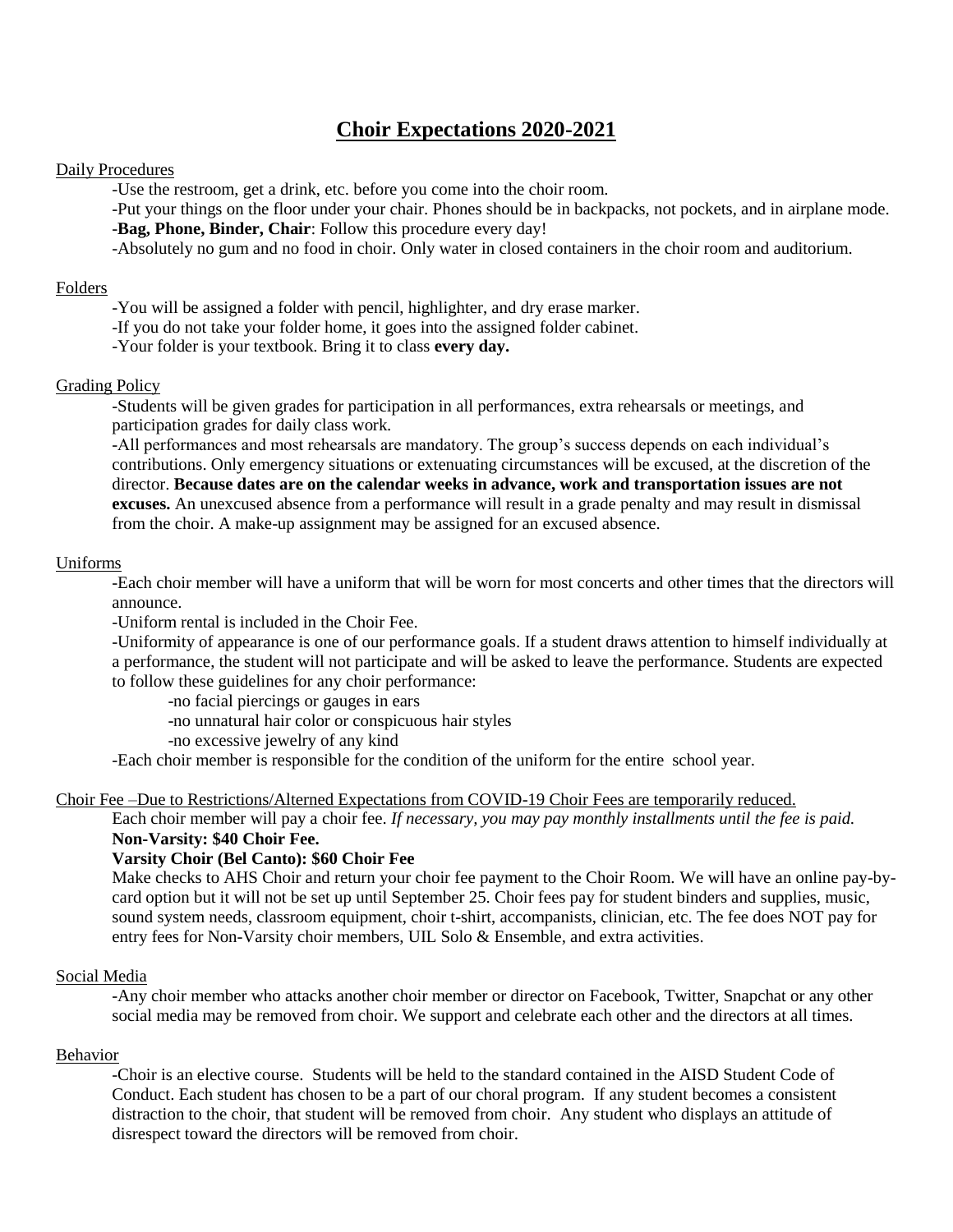# How to access parent/student information



- Log on to [www.charmsoffice.com,](http://www.charmsoffice.com/) and click the "ENTER/LOG IN" link at upper right.
- Locate the "PARENT/STUDENT/MEMBERS LOGIN" section of the web page.
- Login to your child's program account using the following School Code:

# **AmarilloHSChoir** (case sensitive)

- This will bring up the main parent page. This will allow you to look at the "public" **calendar** for your organization, event list, handouts and other files.
- Clicking on an event on the calendar brings up the details for that event, such as times, attendance requirements, volunteer opportunities, and other event details.
- When you enter your child's ID NUMBER (on your child's schedule) as a **Student Area Password**, another more detailed screen appears with even more options to view your student's uniform assignments, music assignments, financial records, forms and inventory. Once you have first entered this ID number, you may create your own, unique password by clicking on the "lock" **(***Change Password***)** icon.
- Two areas in which you can help the director maintain his/her records:
	- o **Update Personal Information** if the director has allowed it, you may help make changes to your child's student information page (such as updating phone numbers and email addresses if they change) to help the teacher communicate with you more effectively. Click the *Personal Info* button.
	- o **You can make check on payments for fees, trips and deposits to your student's account**.
- You will also see links to view *Grades* and use the *Recording Studio* if the teacher has enabled these options.
- Most importantly, the parent page assists both you and the teacher to communicate with each other. Stay up to date on what's going on with your student!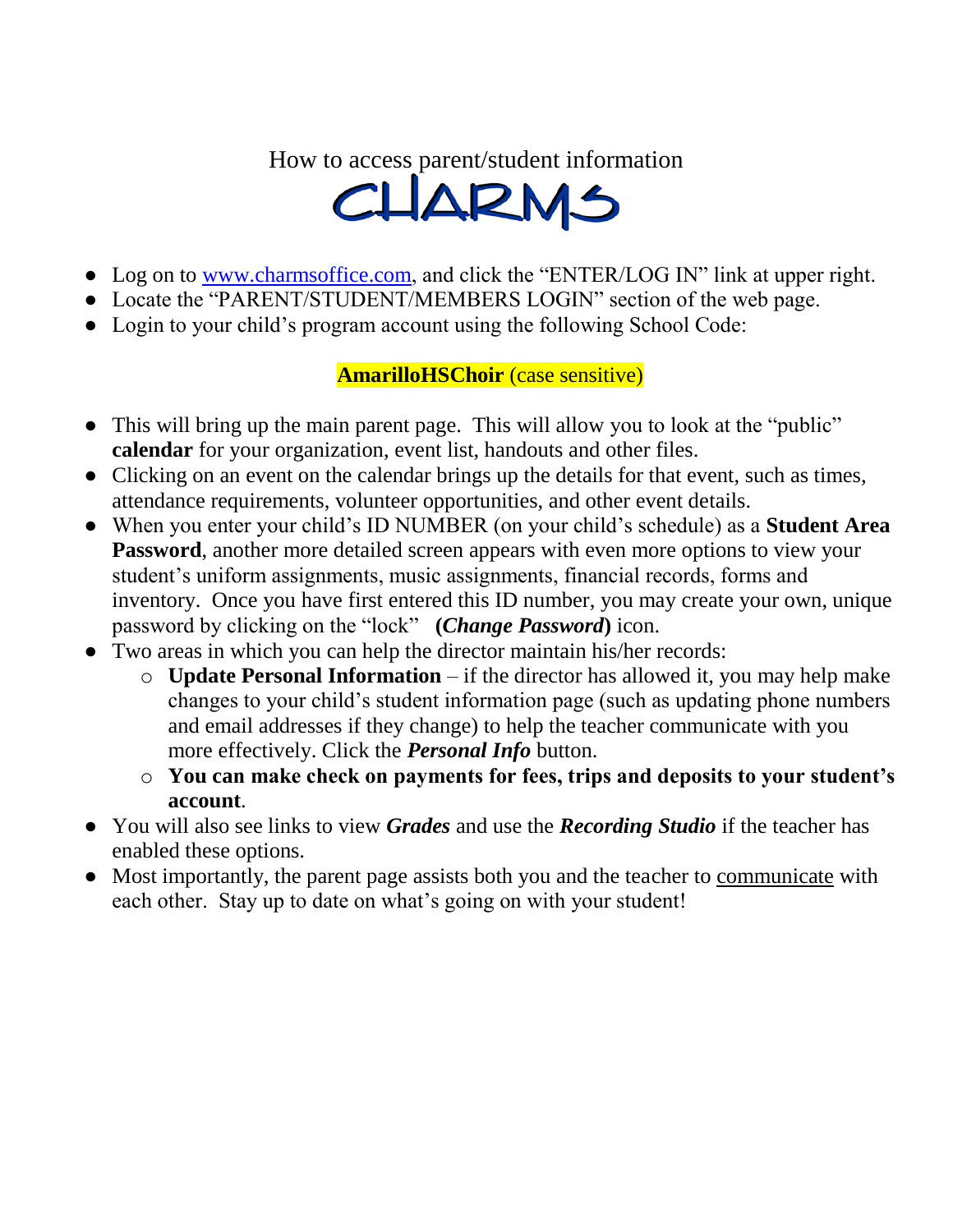## **Academic Eligibility**

To be eligible for any six weeks period after the first six weeks, a student must not have recorded a six weeks average lower than 70 for the preceding six weeks. Any student who has an average lower than 70 in ANY course at the end of a six weeks will be suspended from participating in extra-curricular activities for the coming six weeks. However, a student who is passing ALL courses at the end of the three-week grading period may regain eligibility seven calendar days after the three-week report. Ineligible students will continue to participate in daily rehearsals, but may not participate in any activity that is considered extra-curricular. Pre-AP, AP, and IB courses do not count against eligibility.

We will check grades regularly. We are required to enforce the guidelines set forth by the TEA and the AISD.

## **Events requiring eligibility:**

District/Region, Pre-Area, and State Auditions Men's Workshop and Women's Workshop Sandie Revue UIL Solo & Ensemble UIL Choir Contest

## **AHS Choir Boosters**

Please see [www.sandiechoir.net](http://www.sandiechoir.net/) for information about how to volunteer, join the Boosters, buy Sandie Revue ads and dvds. You may join online and pay by card at [www.sandiechoir.net](http://www.sandiechoir.net/)

Thank you for your support of AHS Choir!

## **Booster (Virtual) Meeting Dates 2020-2021**

*Links to meetings will be sent the afternoon of the meeting.* September 22—7:30pm October 20—7:30pm January 5—7:30pm March 23—7:30pm April 27—7:30pm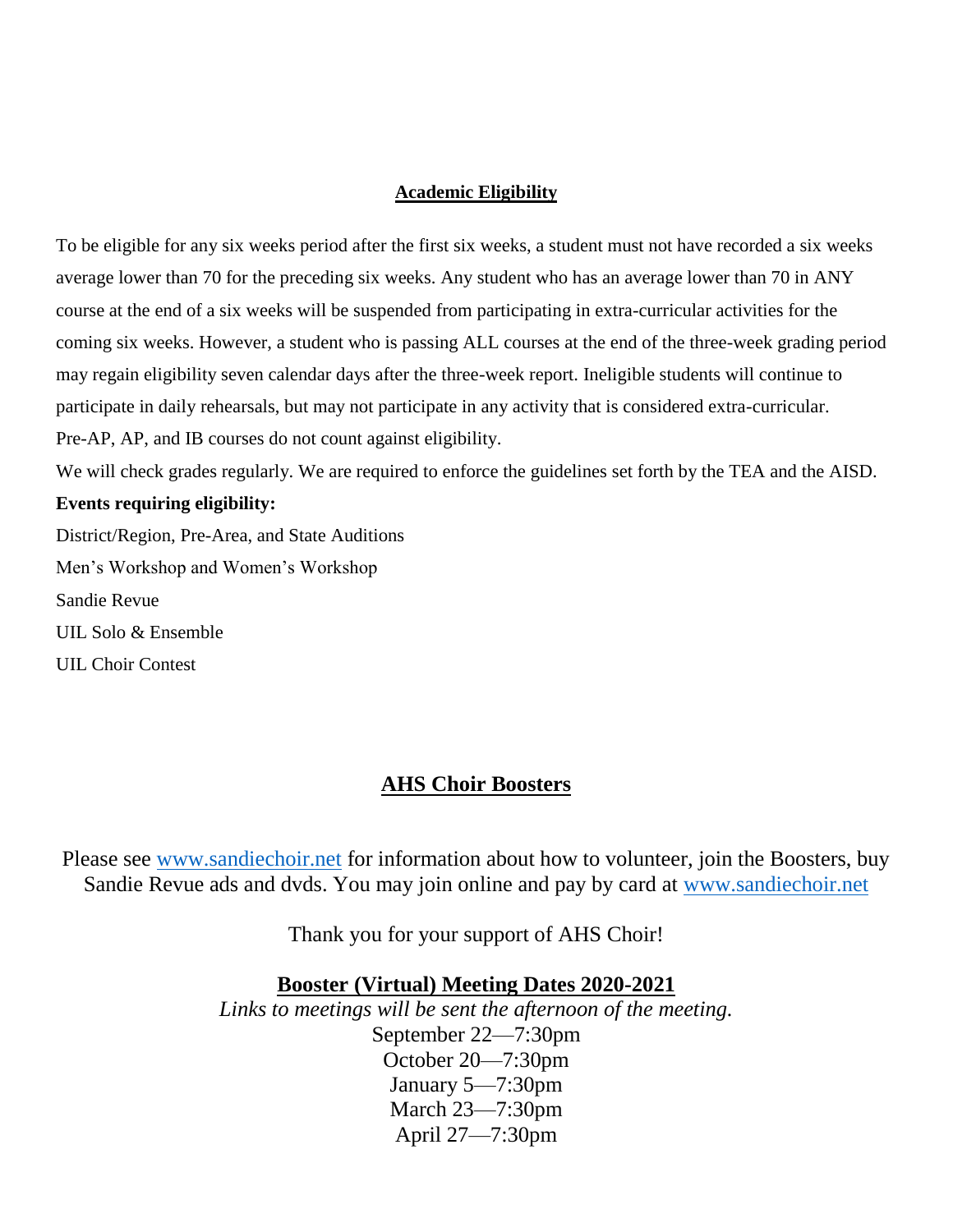## **MEDICAL FORM Amarillo High School Choir Trips \*\*Complete BOTH SIDES\*\***

has my permission to participate in the Amarillo High School Choir trip. I hold harmless and release the school and sponsors of all liability in connection with the trip. It is understood that students will be supervised and normal precautions will be taken in the interest of students' safety and well-being.

Should a medical emergency occur, every effort will be made to contact the student's parent(s) or legal guardian(s). It is required, however, that if you can not be reached in a medical emergency, your **written consent** for medical treatment must be given: I, grant my permission for my son/daughter, the receive emergency medical treatment.

 $\mathcal{L}_\mathcal{L} = \mathcal{L}_\mathcal{L} = \mathcal{L}_\mathcal{L} = \mathcal{L}_\mathcal{L} = \mathcal{L}_\mathcal{L} = \mathcal{L}_\mathcal{L} = \mathcal{L}_\mathcal{L} = \mathcal{L}_\mathcal{L} = \mathcal{L}_\mathcal{L} = \mathcal{L}_\mathcal{L} = \mathcal{L}_\mathcal{L} = \mathcal{L}_\mathcal{L} = \mathcal{L}_\mathcal{L} = \mathcal{L}_\mathcal{L} = \mathcal{L}_\mathcal{L} = \mathcal{L}_\mathcal{L} = \mathcal{L}_\mathcal{L}$ 

### **HEALTH HISTORY**

My son/daughter has the stated medical condition that responsible parties should be aware of:

My son/daughter is allergic to (including medications):

If your son/daughter has any physical limitations that might require additional assistance during the trip, please list:

#### **MEDICATIONS:**

All **prescription** medications must be in their original pharmacy container and properly labeled by the pharmacist. Prescription medication will be provided by the parent(s) or legal guardian(s) with written approval and dispensed by the nurse during the trip. If your child has a need to keep his/her medication with him/her at all times (example: diabetic medication, asthma inhalers) you are asked to make this known in writing to the nurse.

Prescription medications that my son/daughter will need to take on this field trip are:

| Name                         | Dosage                                                               |       | $\overline{\text{Time}(s)}$ to be given |  |
|------------------------------|----------------------------------------------------------------------|-------|-----------------------------------------|--|
| Name                         | Dosage                                                               |       | Time(s) to be given                     |  |
| Name                         | Dosage                                                               |       | $Time(s)$ to be given                   |  |
| <b>INSURANCE INFORMATION</b> |                                                                      |       |                                         |  |
| Company Name                 | Policy Number                                                        |       | Policy Holder                           |  |
| Parents Name                 | Work Phone                                                           |       | Home Phone                              |  |
| Parents Name                 | Work Phone                                                           |       | Home Phone                              |  |
| Home Address                 | City                                                                 | State | Zip Code                                |  |
|                              | In case of emergency, please list two other names and phone numbers: |       |                                         |  |
| 1.                           |                                                                      |       | 2.                                      |  |